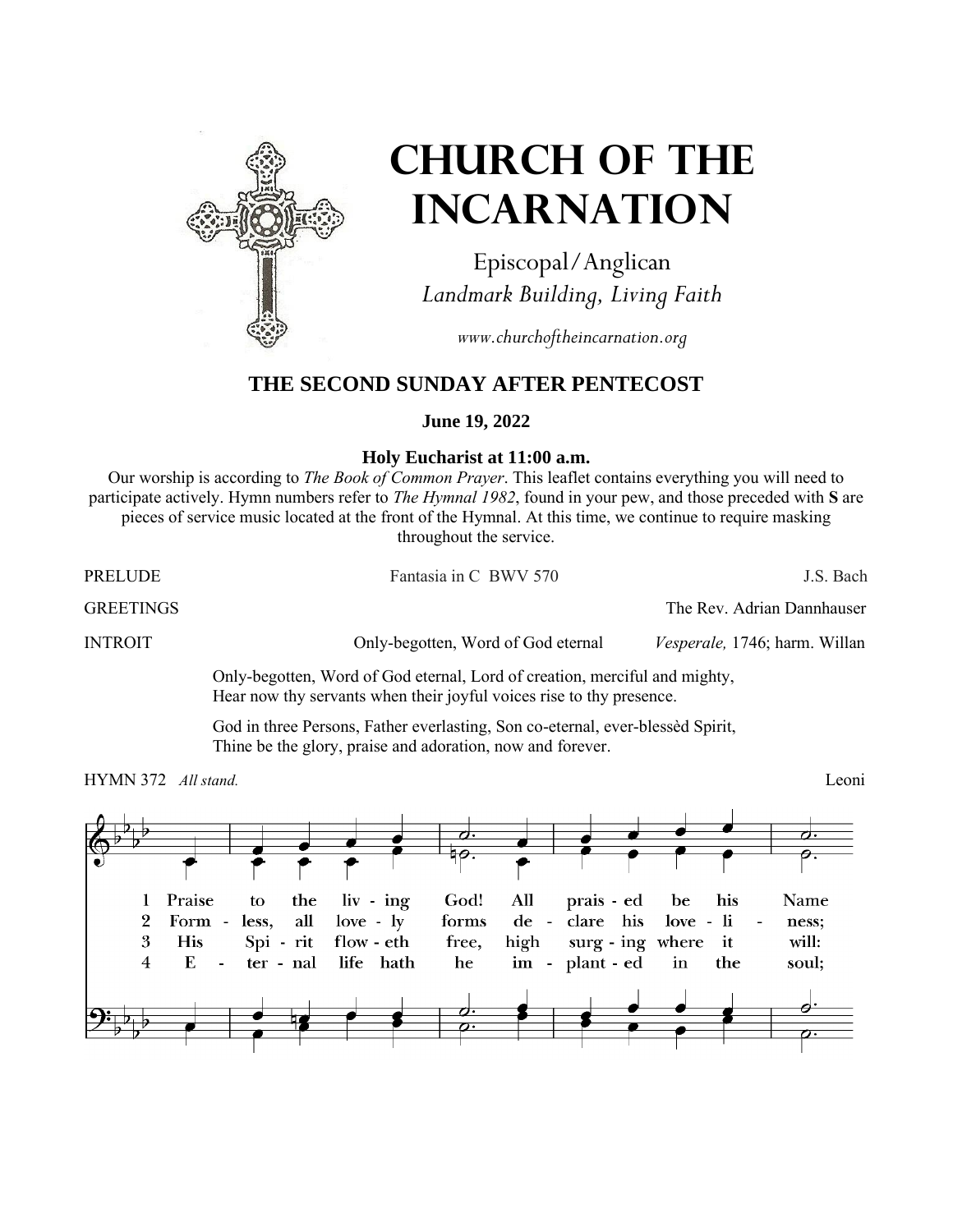

#### **THE WORD OF GOD**

*Celebrant* Blessed be God: Father, Son, and Holy Spirit. *People* **And blessed be his kingdom, now and for ever. Amen.**

*Celebrant* Almighty God, unto whom all hearts are open, all desires known, and from whom no secrets are hid: Cleanse the thoughts of our hearts by the inspiration of thy Holy Spirit, that we may perfectly love thee, and worthily magnify thy holy Name; through Christ our Lord. **Amen.**

> Hear what our Lord Jesus Christ saith: Thou shalt love the Lord thy God with all thy heart, and with all thy soul, and with all thy mind. This is the first and great commandment. And the second is like unto it: Thou shalt love thy neighbor as thyself. On these two commandments hang all the Law and the Prophets.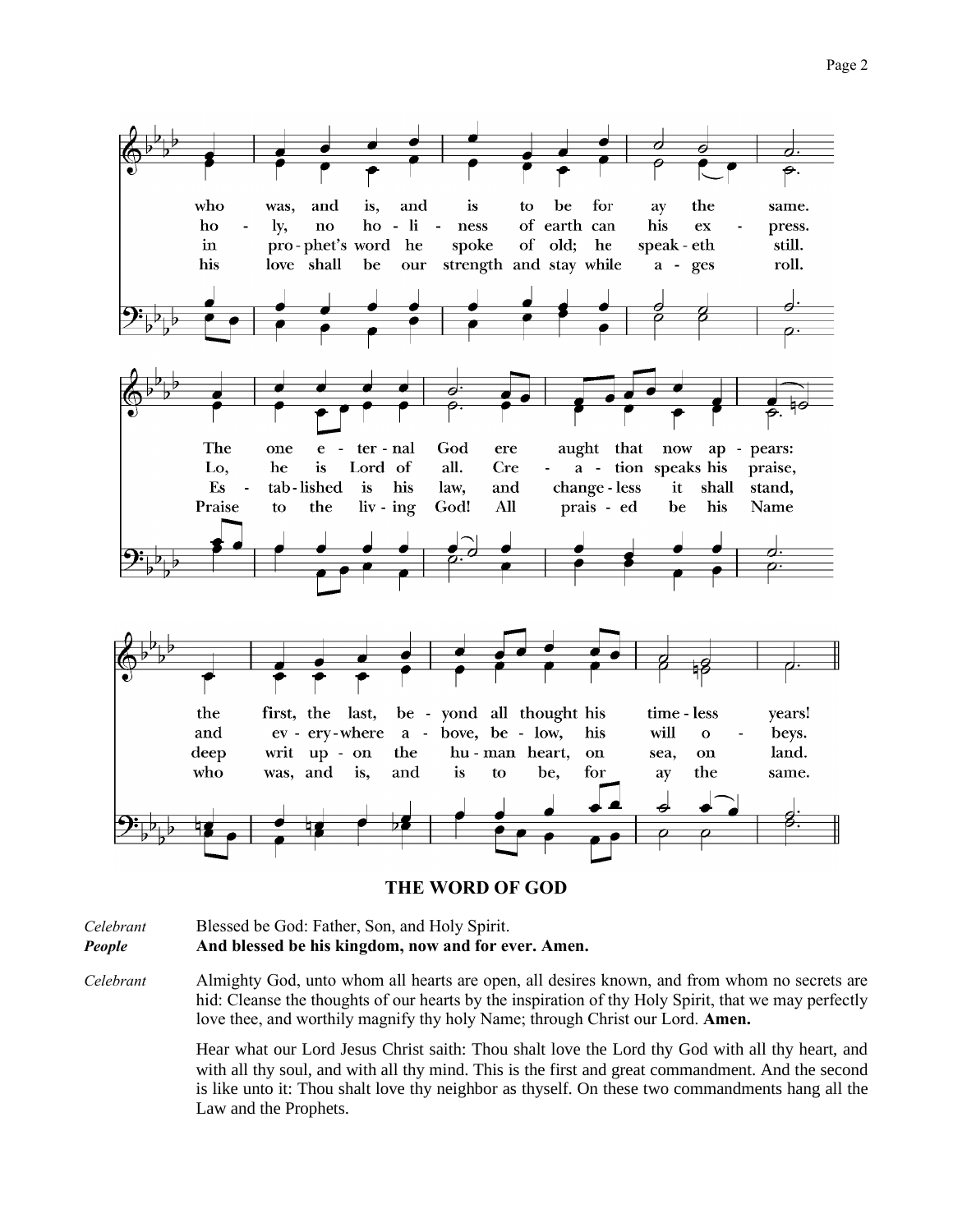### GLORIA IN EXCELSIS *sung by all* S 202

Glory be to God on high, and on earth peace, good will towards men. We praise thee, we bless thee, we worship thee, we glorify thee, we give thanks to thee for thy great glory, O Lord God, heavenly King, God the Father Almighty. O Lord, the only-begotten Son, Jesus Christ; O Lord God, Lamb of God, Son of the Father, that takest away the sins of the world, have mercy upon us. Thou that takest away the sins of the world, receive our prayer. Thou that sittest at the right hand of God the Father, have mercy upon us. For thou only art holy; thou only art the Lord; thou only, O Christ, with the Holy Ghost, art most high in the glory of God the Father. Amen.

#### COLLECT FOR THE DAY

| Celebrant     | The Lord be with you. |
|---------------|-----------------------|
| <b>People</b> | And with thy Spirit.  |
| Celebrant     | Let us pray.          |

which belongs to Judah; he left his servant there.

O Lord, we beseech thee, make us to have a perpetual fear and love of thy holy Name, for thou never failest to help and govern those whom thou hast set upon the sure foundation of thy lovingkindness; through Jesus Christ our Lord, who liveth and reigneth with thee and the Holy Spirit, one God, for ever and ever*.* **Amen**.

#### FIRST LESSON *All sit.* 1 Kings 19:1-15a

Ahab told Jezebel all that Elijah had done, and how he had killed all the prophets with the sword. Then Jezebel sent a messenger to Elijah, saying, "So may the gods do to me, and more also, if I do not make your life like the life of one of them by this time tomorrow." Then he was afraid; he got up and fled for his life, and came to Beer-sheba,

But he himself went a day's journey into the wilderness, and came and sat down under a solitary broom tree. He asked that he might die: "It is enough; now, O LORD, take away my life, for I am no better than my ancestors." Then he lay down under the broom tree and fell asleep. Suddenly an angel touched him and said to him, "Get up and eat." He looked, and there at his head was a cake baked on hot stones, and a jar of water. He ate and drank, and lay down again. The angel of the LORD came a second time, touched him, and said, "Get up and eat, otherwise the journey will be too much for you." He got up, and ate and drank; then he went in the strength of that food forty days and forty nights to Horeb the mount of God. At that place he came to a cave, and spent the night there.

Then the word of the LORD came to him, saying, "What are you doing here, Elijah?" He answered, "I have been very zealous for the LORD, the God of hosts; for the Israelites have forsaken your covenant, thrown down your altars, and killed your prophets with the sword. I alone am left, and they are seeking my life, to take it away."

He said, "Go out and stand on the mountain before the LORD, for the LORD is about to pass by." Now there was a great wind, so strong that it was splitting mountains and breaking rocks in pieces before the LORD, but the LORD was not in the wind; and after the wind an earthquake, but the LORD was not in the earthquake; and after the earthquake a fire, but the LORD was not in the fire; and after the fire a sound of sheer silence. When Elijah heard it, he wrapped his face in his mantle and went out and stood at the entrance of the cave. Then there came a voice to him that said, "What are you doing here, Elijah?" He answered, "I have been very zealous for the LORD, the God of hosts; for the Israelites have forsaken your covenant, thrown down your altars, and killed your prophets with the sword. I alone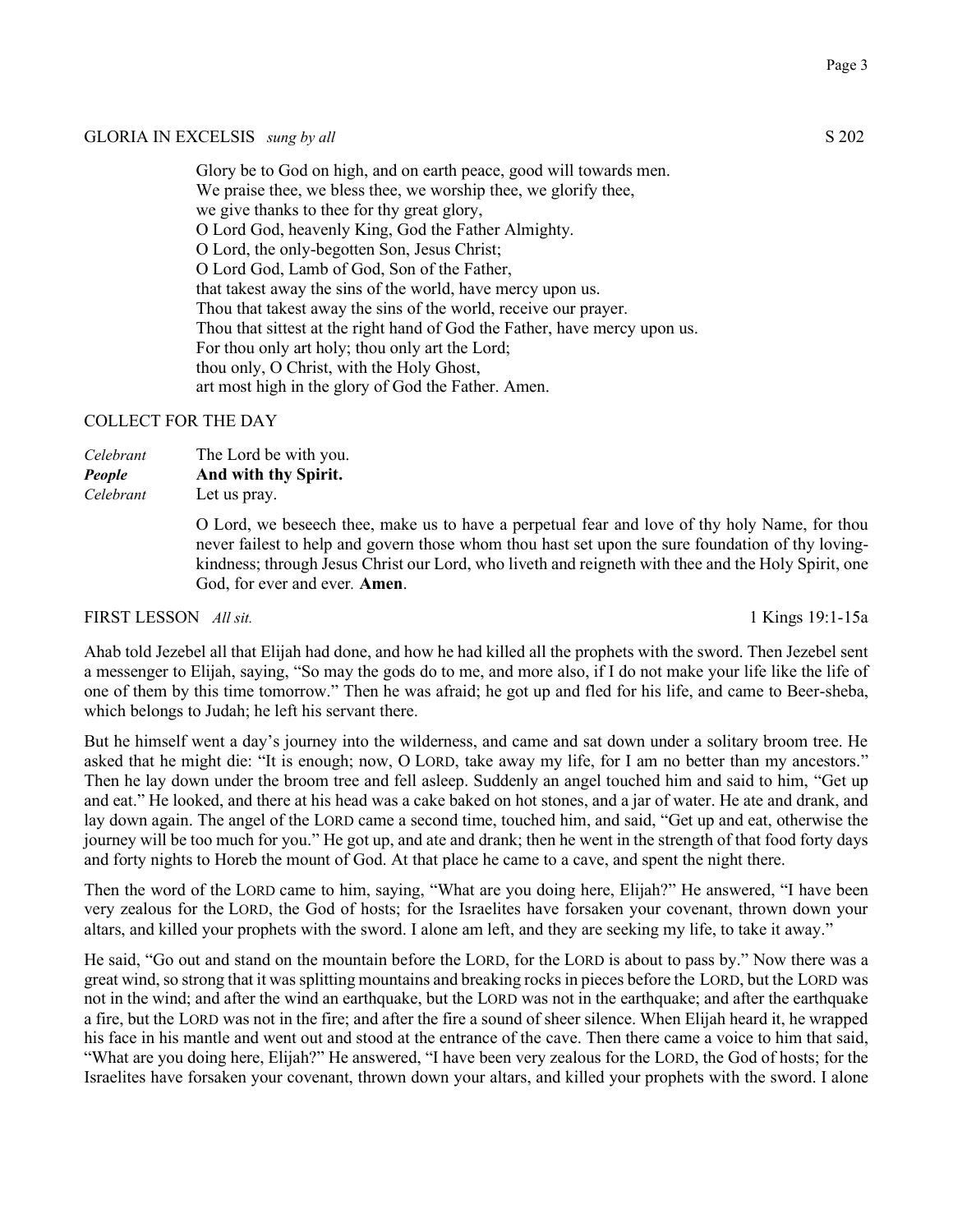am left, and they are seeking my life, to take it away." Then the LORD said to him, "Go, return on your way to the wilderness of Damascus."

*Reader* The Word of the Lord. *People* **Thanks be to God.** PSALM 43 *read responsively*

1 Give judgment for me, O God, and defend my cause against an ungodly people; deliver me from the deceitful and the wicked.

**2 For you are the God of my strength; why have you put me from you? and why do I go so heavily while the enemy oppresses me?**

3 Send out your light and your truth, that they may lead me, and bring me to your holy hill and to your dwelling; **4 That I may go to the altar of God, to the God of my joy and gladness; and on the harp I will give thanks to you, O God my God.**

5 Why are you so full of heaviness, O my soul? and why are you so disquieted within me?

**6 Put your trust in God; for I will yet give thanks to him, who is the help of my countenance, and my God.**

#### SECOND LESSON Galatians 3:23-29

Now before faith came, we were imprisoned and guarded under the law until faith would be revealed. Therefore the law was our disciplinarian until Christ came, so that we might be justified by faith. But now that faith has come, we are no longer subject to a disciplinarian, for in Christ Jesus you are all children of God through faith. As many of you as were baptized into Christ have clothed yourselves with Christ. There is no longer Jew or Greek, there is no longer slave or free, there is no longer male and female; for all of you are one in Christ Jesus. And if you belong to Christ, then you are Abraham's offspring, heirs according to the promise.

*Reader* The Word of the Lord. *People* **Thanks be to God.**

HYMN 529 *All stand.* McKee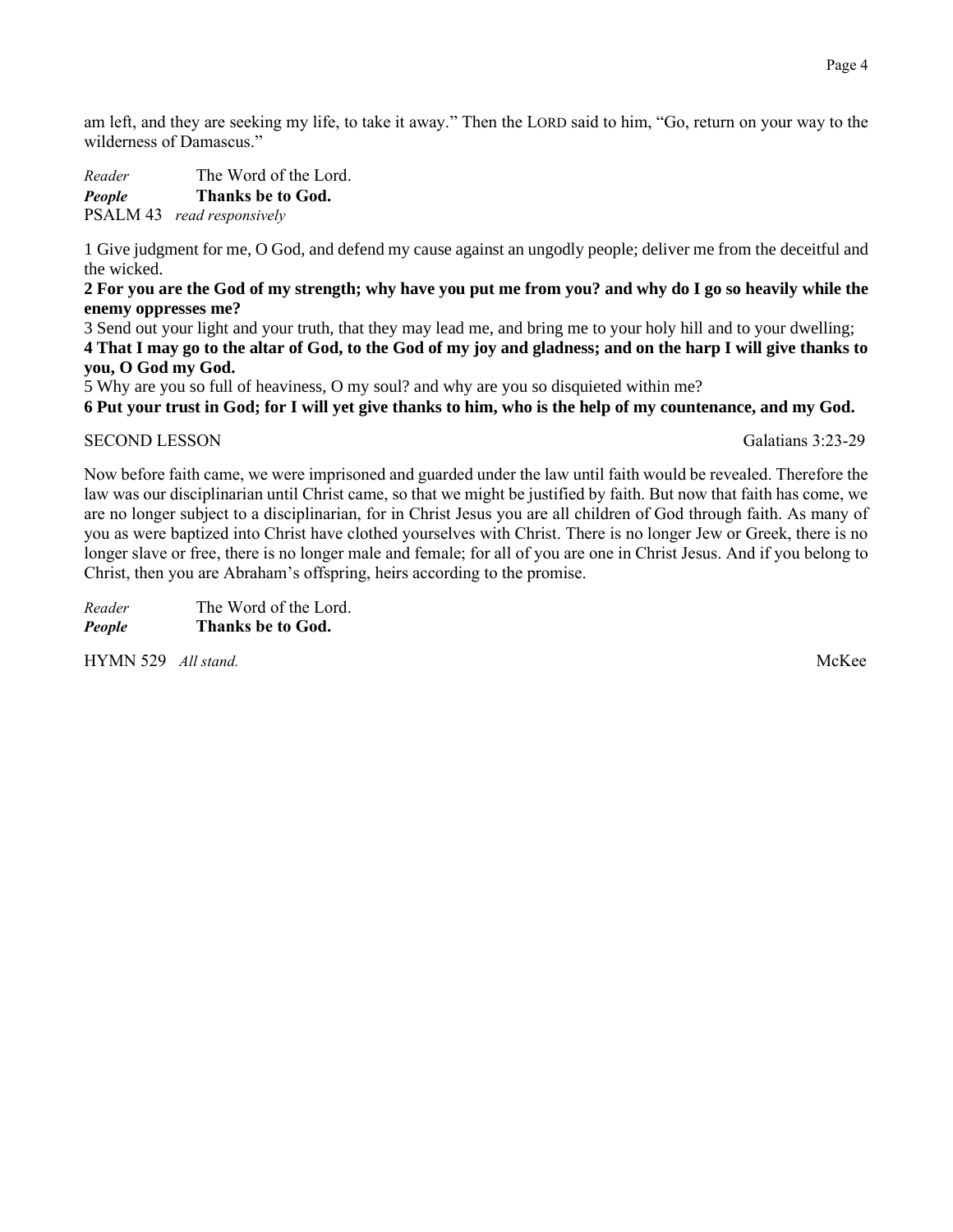

HOLY GOSPEL Luke 8:26-39

*Deacon* The Holy Gospel of our Lord Jesus Christ according to St. Luke. *People* **Glory be to thee, O Lord.**

Jesus and his disciples arrived at the country of the Gerasenes, which is opposite Galilee. As he stepped out on land, a man of the city who had demons met him. For a long time he had worn no clothes, and he did not live in a house but in the tombs. When he saw Jesus, he fell down before him and shouted at the top of his voice, "What have you to do with me, Jesus, Son of the Most High God? I beg you, do not torment me" -- for Jesus had commanded the unclean spirit to come out of the man. (For many times it had seized him; he was kept under guard and bound with chains and shackles, but he would break the bonds and be driven by the demon into the wilds.) Jesus then asked him, "What is your name?" He said, "Legion"; for many demons had entered him. They begged him not to order them to go back into the abyss.

Now there on the hillside a large herd of swine was feeding; and the demons begged Jesus to let them enter these. So he gave them permission. Then the demons came out of the man and entered the swine, and the herd rushed down the steep bank into the lake and was drowned.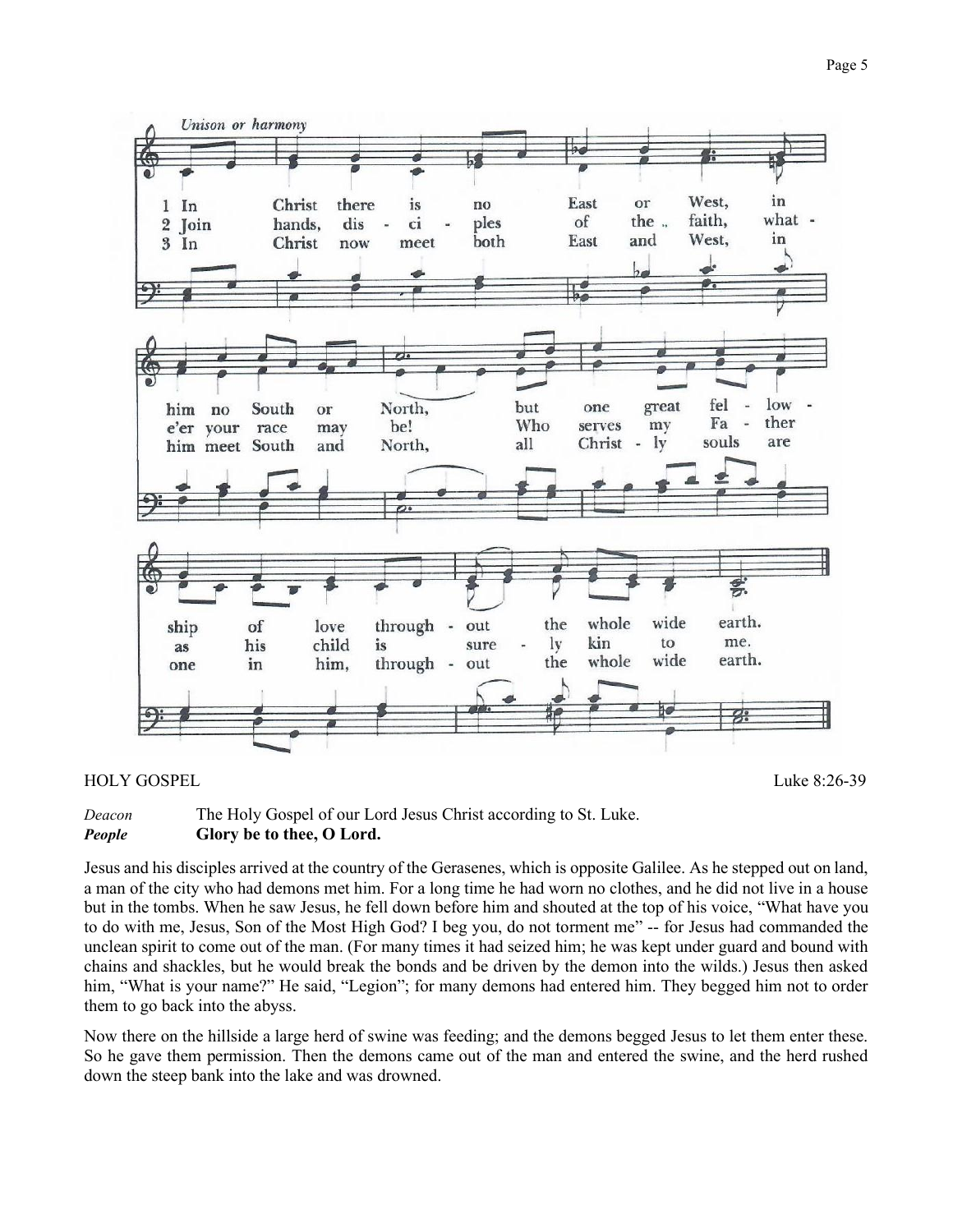When the swineherds saw what had happened, they ran off and told it in the city and in the country. Then people came out to see what had happened, and when they came to Jesus, they found the man from whom the demons had gone sitting at the feet of Jesus, clothed and in his right mind. And they were afraid. Those who had seen it told them how the one who had been possessed by demons had been healed. Then all the people of the surrounding country of the Gerasenes asked Jesus to leave them; for they were seized with great fear. So he got into the boat and returned. The man from whom the demons had gone begged that he might be with him; but Jesus sent him away, saying, "Return to your home, and declare how much God has done for you." So he went away, proclaiming throughout the city how much Jesus had done for him.

| Deacon | The Gospel of the Lord.      |
|--------|------------------------------|
| People | Praise be to thee, O Christ. |

SERMON The Rev. Deacon Denise LaVetty

#### NICENE CREED *All stand and face the high altar.*

*All* **I believe in one God, the Father Almighty, maker of heaven and earth, and of all things visible and invisible;**

- **And in one Lord Jesus Christ, the only-begotten Son of God, begotten of the Father before all worlds, God of God, light of light, very God of very God, begotten, not made, being of one substance with the Father; through him all things were made; who for us and for our salvation came down from heaven and was incarnate by the Holy Ghost of the Virgin Mary, and was made man; and was crucified also for us under Pontius Pilate; he suffered and was buried; and the third day he rose again according to the Scriptures, and ascended into heaven, and sitteth on the right hand of the Father; and he shall come again, with glory, to judge both the quick and the dead; whose kingdom shall have no end.**
- **And I believe in the Holy Ghost the Lord, and Giver of Life, who proceedeth from the Father and the Son; who with the Father and the Son together is worshiped and glorified; who spake by the Prophets.**
- **And I believe in one holy Catholic and Apostolic Church; I acknowledge one Baptism for the remission of sins; and I look for the resurrection of the dead, and the life of the world to come. Amen.**

#### PRAYERS OF THE PEOPLE *All sit or kneel.*

Almighty and everliving God, who in thy holy Word hast taught us to make prayers, and supplications, and to give thanks for all people: Receive these our prayers which we offer unto thy divine Majesty, beseeching thee to inspire continually the Universal Church with the spirit of truth, unity, and concord; and grant that all those who do confess thy holy Name may agree in the truth of thy holy Word, and live in unity and godly love.

Give grace, O heavenly Father, to all bishops and other ministers, especially Michael, our Presiding Bishop, and Andrew, Allen and Mary, our Bishops, that they may, both by their life and doctrine, set forth thy true and lively Word, and rightly and duly administer thy holy Sacraments.

And to all thy people give thy heavenly grace, and especially to this congregation here present; that, with meek heart and due reverence, they may hear and receive thy holy Word, truly serving thee in holiness and righteousness all the days of their life.

We beseech thee also so to rule the hearts of those who bear the authority of government in this and every land, especially Joe, our President, Kathy, our Governor, and all those who serve with them, that they may be led to wise decisions and right actions for the welfare and peace of the world.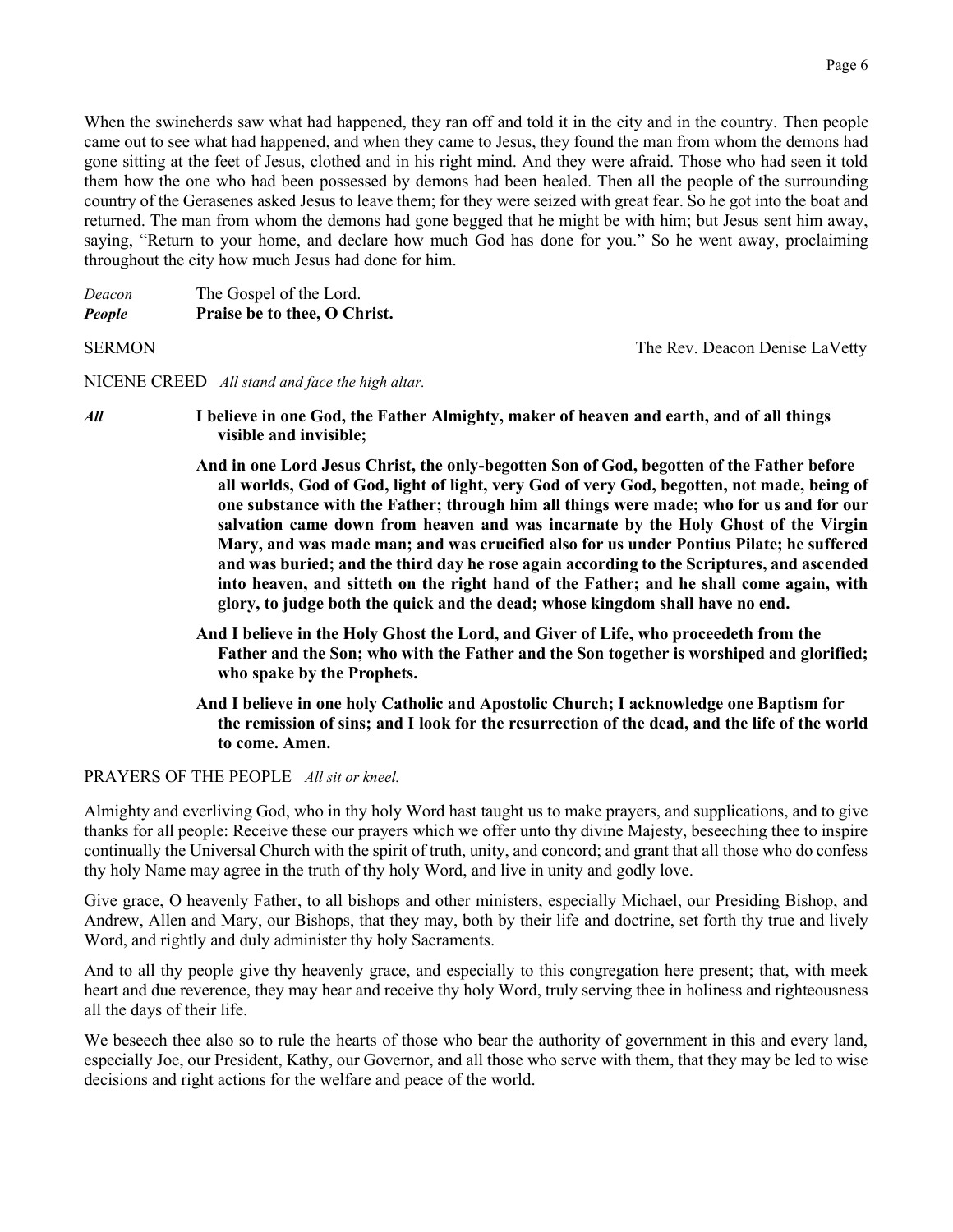Grant us grace as a nation to contend fearlessly against evil and to make no peace with oppression, resisting slavery and human bondage in any form and working with vigilance and love for the mutual flourishing of one another.

Open, O Lord, the eyes of all people to behold thy gracious hand in all thy works, that, rejoicing in thy whole creation, they may honor thee with their substance, and be faithful stewards of thy bounty.

Bless, we pray, all earthly fathers. Strengthen them to nurture, protect, and guide the children entrusted to their care. Instill within them the virtues of love and patience. May they be slow to anger and quick to forgive. And through the ministrations of thy Holy Spirit, may all fathers be strong and steadfast examples of faithfulness, responsibility, and loving-kindness.

And we most humbly beseech thee, of thy goodness, O Lord, to comfort and succor all those who in this transitory life, are in trouble, sorrow, need, sickness, or any other adversity, especially the people of Ukraine, those affected by the coronavirus, those on our parish prayer list, and those we name now in silence or aloud….

And we also bless thy holy Name for all thy servants departed this life in thy faith and fear, especially John Dwight Evans, Jr., beseeching thee to grant them continual growth in thy love and service; and to grant us grace so to follow the good examples of all thy saints, that with them we may be partakers of thy heavenly kingdom.

Grant these our prayers, O Father, for Jesus Christ's sake, our only Mediator and Advocate. **Amen.**

#### CONFESSION OF SIN

*Deacon* Let us humbly confess our sins unto Almighty God.

*A period of silent reflection is kept.*

| All                  | Most merciful God, we confess that we have sinned against thee in thought, word, and deed,<br>by what we have done, and by what we have left undone. We have not loved thee with our<br>whole heart; we have not loved our neighbors as ourselves. We are truly sorry and we humbly<br>repent. For the sake of thy Son Jesus Christ, have mercy on us and forgive us; that we may<br>delight in thy will, and walk in thy ways, to the Glory of thy Name. Amen. |
|----------------------|-----------------------------------------------------------------------------------------------------------------------------------------------------------------------------------------------------------------------------------------------------------------------------------------------------------------------------------------------------------------------------------------------------------------------------------------------------------------|
| Celebrant            | Almighty God, our heavenly Father, who of his great mercy hath promised forgiveness of sins to<br>all those who with hearty repentance and true faith turn unto him, have mercy upon you, pardon<br>and deliver you from all your sins, confirm and strengthen you in all goodness, and bring you to<br>everlasting life; through Jesus Christ our Lord. Amen.                                                                                                  |
|                      | Hear the Word of God to all who truly turn to him. Come unto me, all ye that travail and are heavy<br>laden, and I will refresh you.                                                                                                                                                                                                                                                                                                                            |
| THE PEACE All stand. |                                                                                                                                                                                                                                                                                                                                                                                                                                                                 |

*Celebrant* The peace of the Lord be always with you. *People* **And with thy spirit.**

*All greet one another in the name of the Lord and then are seated.*

## **THE HOLY EUCHARIST**

#### OFFERTORY SENTENCES

*The Ushers receive the collection from the congregation. We invite your offering for the support of the Church's mission in the world, and in thanksgiving for all that God has provided. To make a one-time or recurring gift online, please visit [churchoftheincarnation.org/](http://www.churchoftheincarnation.org/)donate or scan the QR code below. Thank you for your generosity.*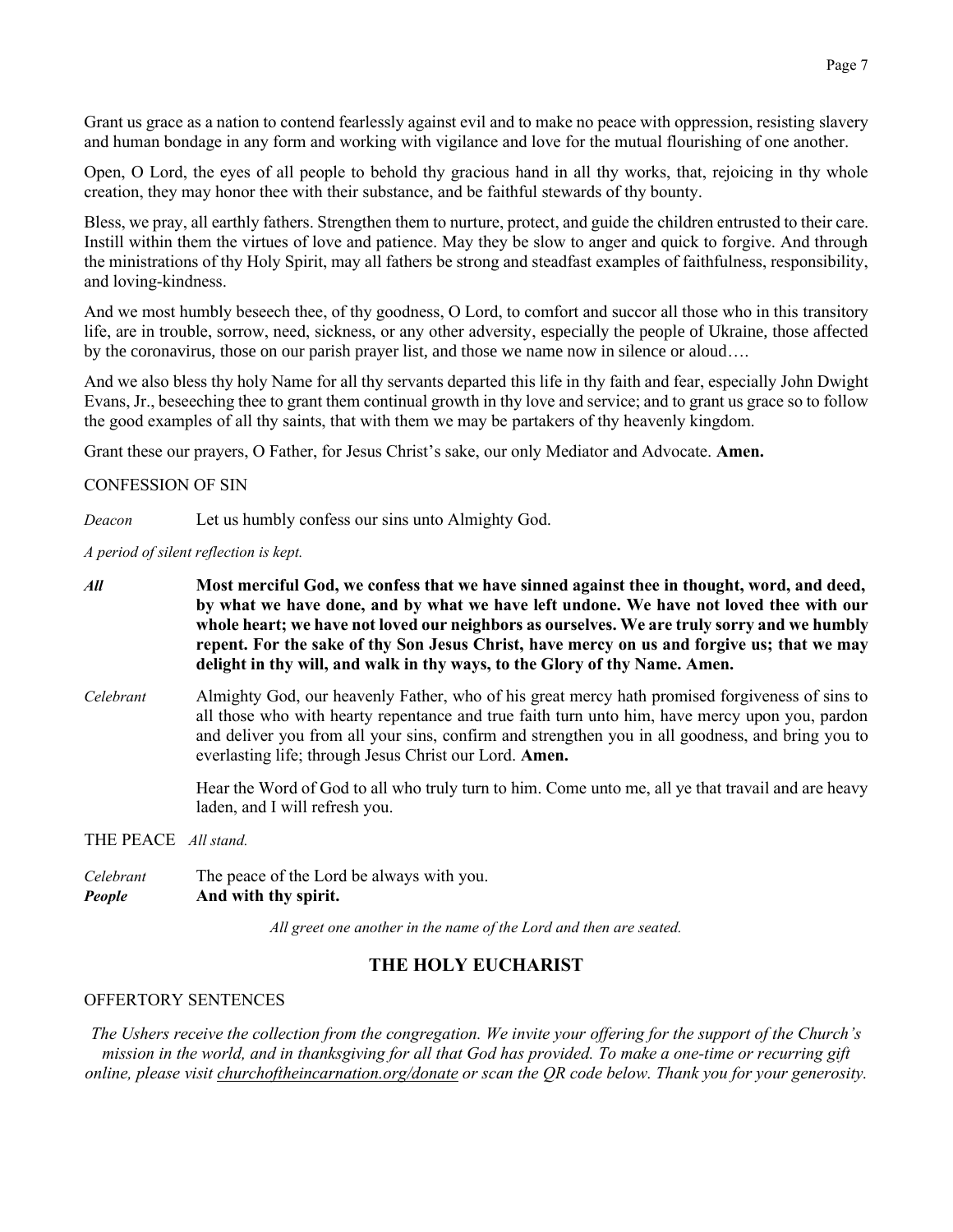

#### ANTHEM **from The Creation** Joseph Haydn

And God said, Let the earth bring forth grass, the herb yielding seed, and the fruit-tree yielding fruit after is kind, whose seed is in itself, upon the earth: and it was so.

With verdure clad the fields appear, delightful to the ravished sense; By flowers sweet and gay enhanced is the charming sight. Here fragrant herbs their odors shed; here shoots the healing plant. With copious fruit th'expanded boughs are hung; In leafy arches twine the shady groves; O'er lofty hills majestic forests wave.

#### HYMN 380 (stanza 3) *All stand.* Old 100th

Praise God from whom all blessings flow; Praise Him, all creatures here below; Praise Him above, ye heav'nly host; Praise Father, Son and Holy Ghost. Amen.

#### THE GREAT THANKSGIVING



*Celebrant* It is very meet, right, and our bounden duty that we should at all times and in all places give thanks to thee, O Lord, holy Father, almighty, everlasting God. For with thy co-eternal Son and Holy Spirit, thou art one God, one Lord, in Trinity of Persons and in Unity of Substance; and we celebrate the one and equal glory of thee, O Father, and of the Son, and of the Holy Spirit. Therefore with Angels and Archangels, and with all the company of heaven, we laud and magnify thy glorious Name; evermore praising thee, and saying,

#### SANCTUS *sung by all* S 114

Holy, holy, holy, Lord God of Hosts: Heaven and earth are full of thy glory. Glory be to thee, O Lord Most High. Blessed is he that cometh in the name of the Lord. Hosanna in the highest.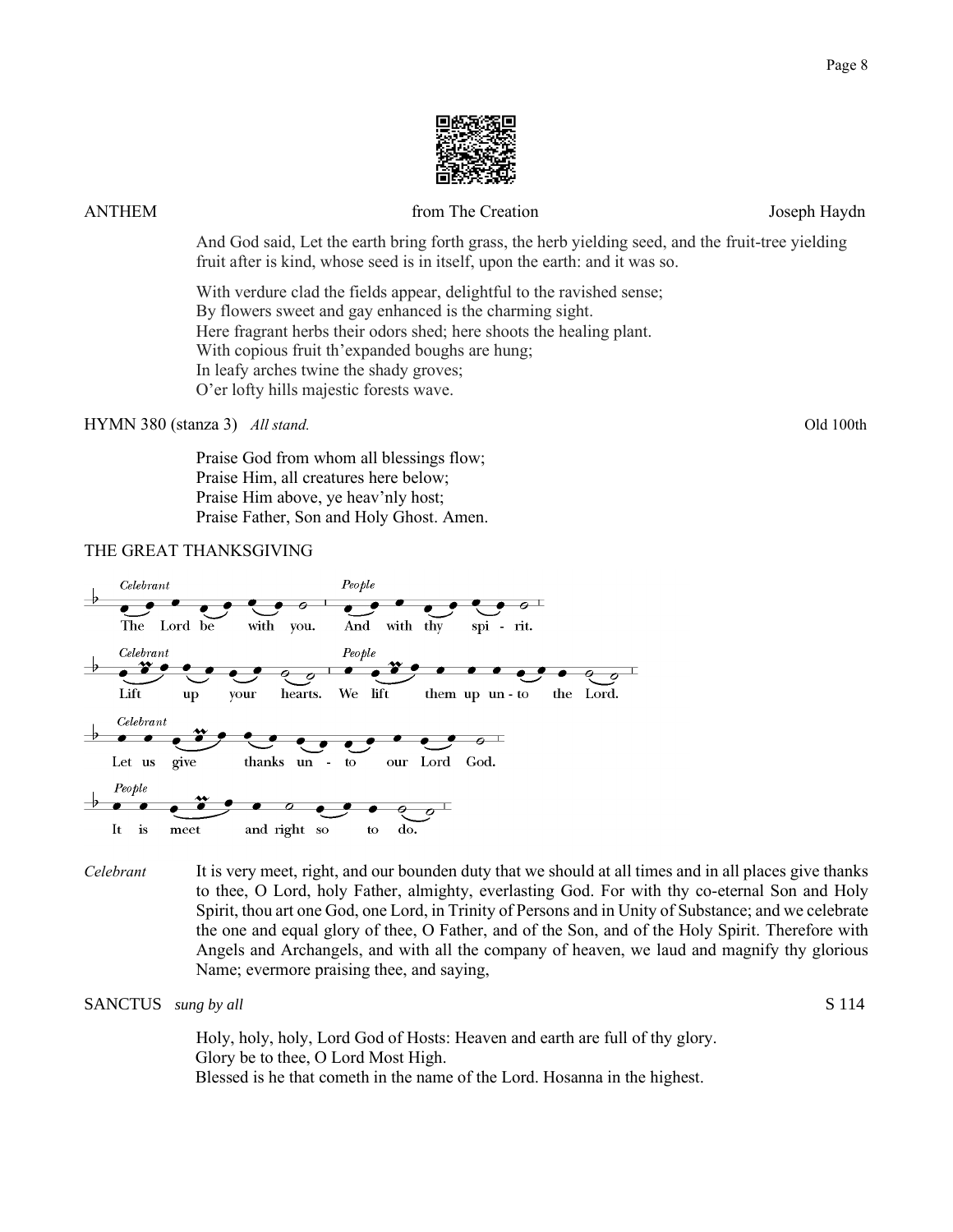#### PRAYER OF CONSECRATION *All sit or kneel.*

*Celebrant* All glory be to thee, O Lord our God, for that thou didst create heaven and earth, and didst make us in thine own image; and, of thy tender mercy, didst give thine only Son Jesus Christ to take our nature upon him…. By whom, and with whom, and in whom, in the unity of the Holy Spirit all honor and glory be unto thee, O Father Almighty, world without end. **AMEN.**

And now, as our Savior Christ hath taught us, we are bold to say,

*All* **Our Father, who art in heaven, hallowed be thy Name, thy kingdom come, thy will be done, on earth as it is in heaven. Give us this day our daily bread. And forgive us our trespasses, as we forgive those who trespass against us. And lead us not into temptation, but deliver us from evil. For thine is the kingdom, and the power, and the glory, for ever and ever. Amen.**

#### THE BREAKING OF THE BREAD

*Celebrant* Christ our Passover is sacrificed for us; *People* **Therefore let us keep the feast.** 

AGNUS DEI *sung by all* S 158

O Lamb of God, that takest away the sins of the world, have mercy upon us. O Lamb of God, that takest away the sins of the world, have mercy upon us. O Lamb of God, that takest away the sins of the world, grant us thy peace.

#### INVITATION TO COMMUNION

*Celebrant* The Gifts of God for the People of God. Take them in remembrance that Christ died for you, and feed on him in your hearts by faith with thanksgiving.

*The Holy Eucharist is the meal that has traditionally nourished the baptized in their life of faith. You may take the bread in your hands and then take a sip of wine from the chalice, guiding the chalice bearer's hand to bring the chalice to your lips. Pursuant to Diocesan policy and in the interest of public health, we do not permit communicants to intinct (dip the wafer into the wine) at this time.* 

*If you wish to receive a blessing instead of Communion, simply fold your arms across your chest. If you would like a gluten-free wafer, fold your hands downward.* 

COMMUNION SOLO Father, we thank thee William Albright (Text at Hymn 303)

#### THE POST COMMUNION PRAYER

*Celebrant* Let us pray.

*All* **Almighty and everliving God, we most heartily thank thee for that thou dost feed us in these holy mysteries with the spiritual food of the most precious Body and Blood of thy Son our Savior Jesus Christ; and dost assure us thereby of thy favor and goodness towards us; and that we are very members incorporate in the mystical body of thy Son, the blessed company of all faithful people; and are also heirs, through hope, of thy everlasting kingdom. And we humbly beseech thee, O heavenly Father, so to assist us with thy grace, that we may continue in that holy fellowship, and do all such good works as thou hast prepared for us to walk in; through Jesus Christ our Lord, to whom, with thee and the Holy Ghost, be all honor and glory, world without end. Amen.**

BLESSING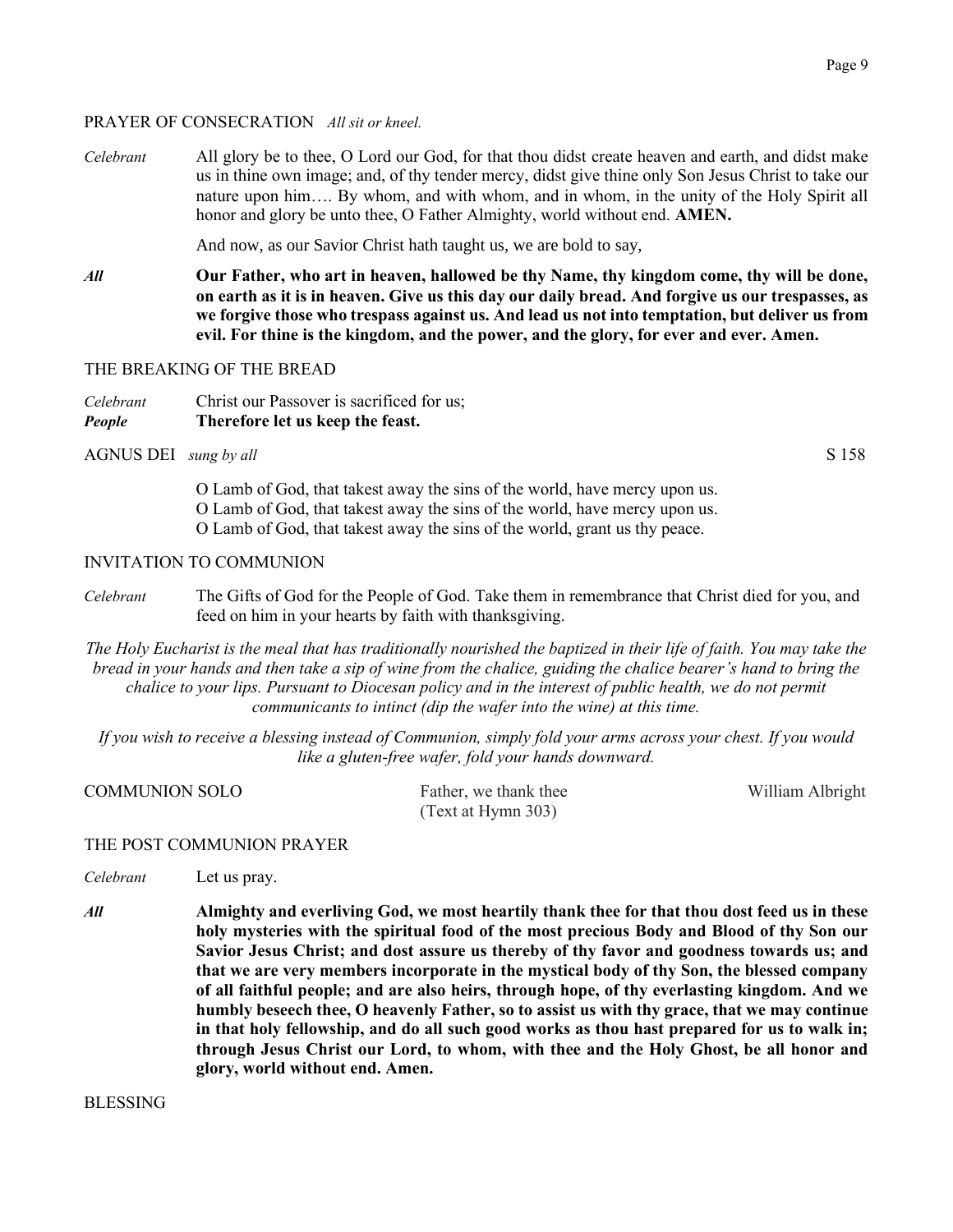*Celebrant* The peace of God, which passeth all understanding, keep your hearts and minds in the knowledge and love of God, and of his Son Jesus Christ our Lord; and the blessing of God Almighty, the Father, the Son, and the Holy Spirit be amongst you and remain with you always. **Amen.**

HYMN 371 *All stand.* Moscow



### DISMISSAL

*Celebrant* Go in peace to love and serve the Lord. *People* **Thanks be to God.** 

POSTLUDE Improvisation on Moscow